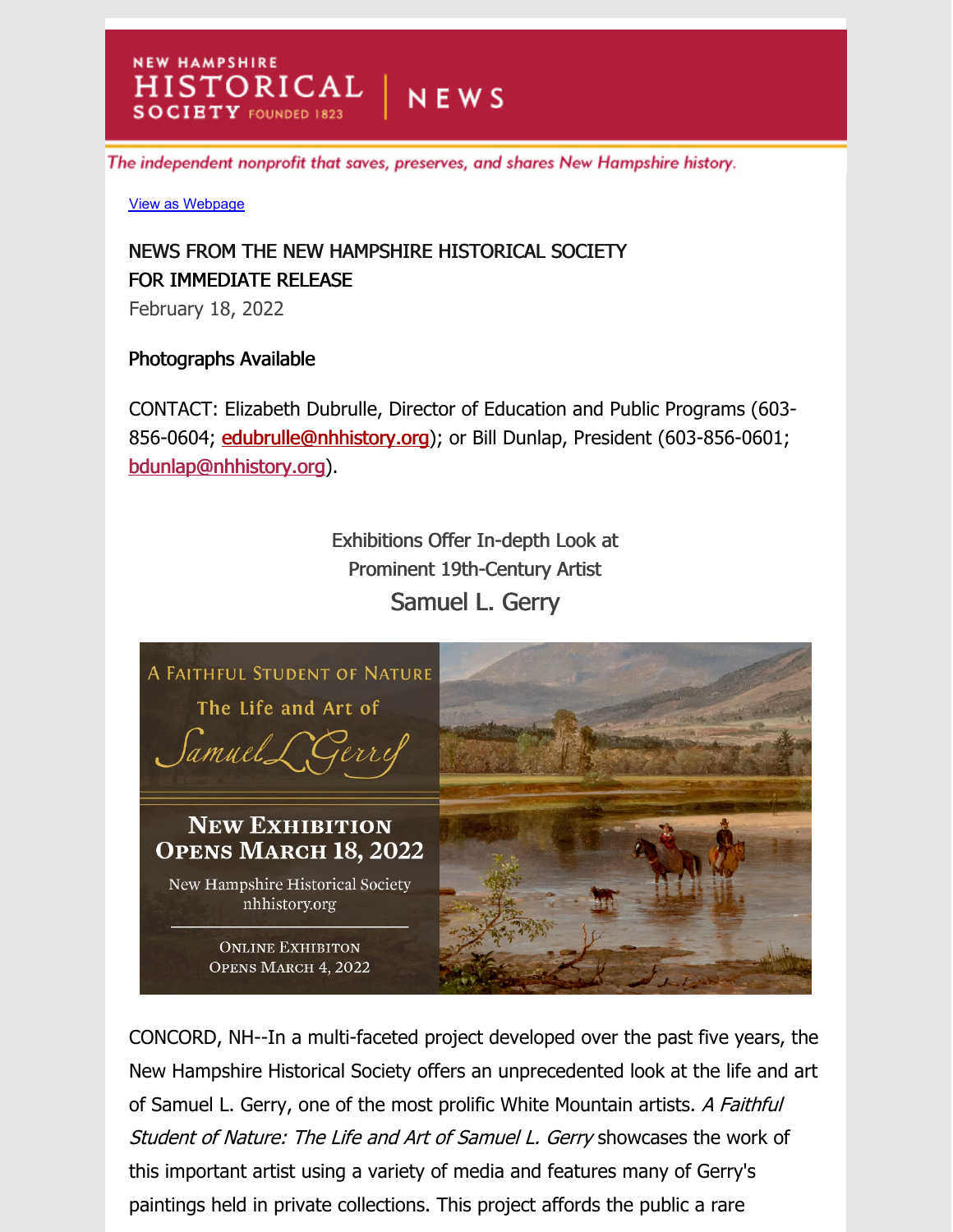opportunity to see these works, which are not normally on view.

Gerry created more than 140 paintings depicting majestic views of New Hampshire. His work was realistic, yet it also idealized the natural world, emphasizing its grandeur and its vastness. From the mid-1830s until 1890, he traveled nearly every summer from his Boston home and studio to the White Mountains or the Lakes Region of New Hampshire. Here, he explored, sketched, and painted the natural world around him, one that, when he first visited the area, had been only lightly touched by man. His depictions of New Hampshire's natural beauty, including such iconic sights as the Old Man of the Mountain, Mount Washington, and the Flume, helped shape the way Americans viewed the state.

Gerry was part of a new order of artists, centered in Boston and New York, who were intent on establishing America's cultural reputation. They aimed to show that the nation's scenery and its artists rivaled what they had seen when studying in Europe. Together they redefined American art in the 19th century.



View of Centre Harbor, New Hampshire, by Samuel L. Gerry (1813-91). New Hampshire Historical Society, gift of D. Bruce Montgomery.

A special issue of *Historical New Hampshire*, published in January, features 52 full-color plates of Gerry's works along with articles by Gerry scholar Charles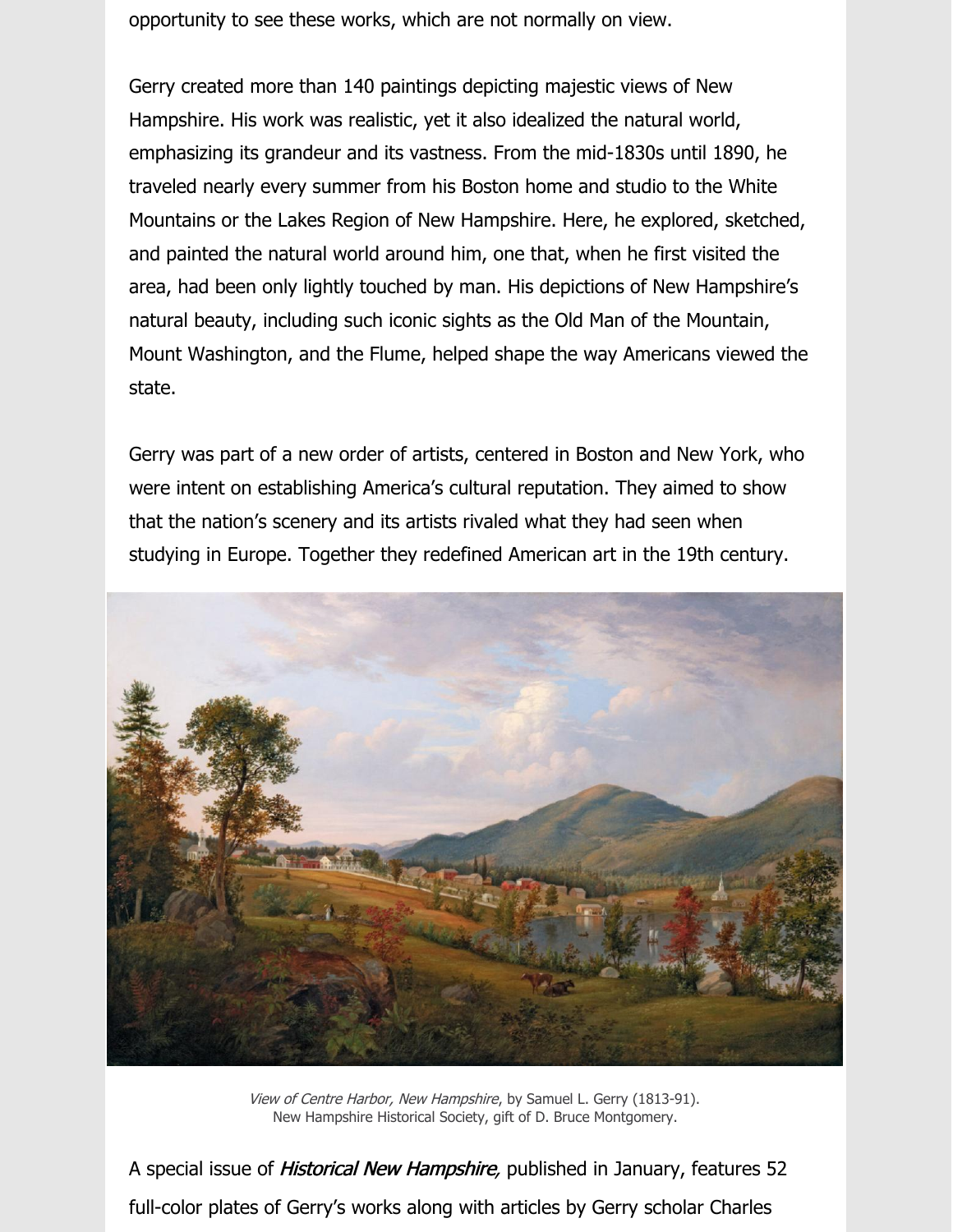Vogel and art historian Melissa Geisler Trafton. The issue also appears in book form and is available for purchase at the Society, online at **nhhistory.org**, and by calling 603-228-6688.

An exhibition of Gerry's art is offered in two formats: virtual and onsite. The virtual exhibition includes the works featured in the publication, and the onsite exhibition showcases 38 of the artist's most significant works, with the majority coming from private collections. Also featured are paintings from the Society's own collection and from the collections of the Boston Museum of Fine Arts, Historic New England, Fenimore Art Museum, Revolutionary Spaces, and the New Bedford Whaling Museum.

The Society's annual spring lecture series, titled "Capturing Eden: An Exploration of White Mountain Art," examines the work of Gerry and his contemporaries within a broader context in five lectures held at the Society in April and May. Presenters include author Howard Mansfield, historians Dona Brown and Marcia Schmidt Blaine, and art historians Inez McDermott and Mark Mitchell. The spring lecture series is available only to members of the New Hampshire Historical Society as a benefit of membership at no additional charge. The public are welcome to become members for \$50, which would include access to the lecture series.

This exploration of the life and art of Samuel L. Gerry was made possible with support from P. Andrews and Linda H. McLane, Robert and Dorothy Goldberg Charitable Foundation, LandVest, Carolyn and Bryant Tolles, Robert O. and Jill C. Wilson, Michael Mooney and Robert Cram, Benjamin and Emily Clark, David and Susan Clark, Jackson Historical Society, G. Warren and Leslie W. Schomaker, and New Millenium Studios, LLC.

The onsite exhibition, A Faithful Student of Nature: The Life and Art of Samuel L. Gerry, will be on view at the Society, 30 Park Street, Concord, from March 18 through August 6, 2022. Admission is \$7 for adults. Members of the New